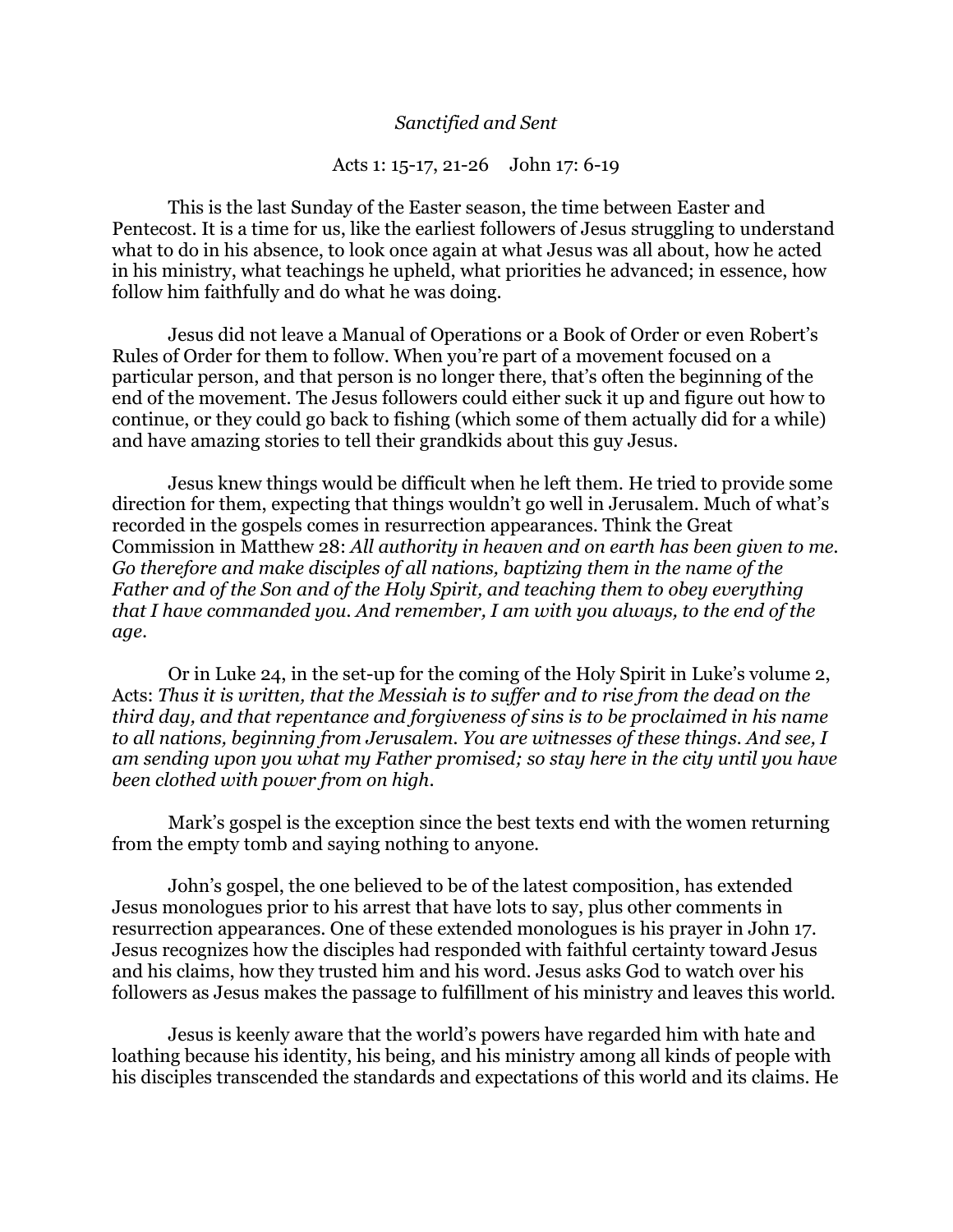knew that such hatred and condemnation would transfer from Jesus to his disciples. His fears for his disciples were real. They were in for a very rough road now.

Make these disciples one with him and one with God, Jesus prays, seeking their blessing, protection, and sanctification. That last word, **sanctification** is important. It means setting them apart for holy, sacred purposes. They are not of the *world*, but of the *word*, and the world hates them for placing their loyalties outside the world. The followers of Jesus, their community of the new life promise, like their Lord and Savior, will have to transcend the grip of worldly powers in order to follow Jesus in his chosen way toward the Kingdom of God.

While these disciples may not be perfect, they have proven to be sufficiently faithful to inherit Jesus' ministry. Jesus prays for his own joy to be received by them as they continue on his way. To them, to us, the promise of Jesus' ministry will be entrusted.

His desire is for their unity together among themselves, in unity with Jesus, and with the sanctified purposes of Jesus' ministry. Their community together faces a broken world in need of healing, and longing for the hope of the new life promise. Being a group of saved individuals is not the point. Individually, they don't count for much. Together, united, their witness is for salvation in new life of all.

And together they will face a hostile world that likes things the way they are. If the world allows that some will suffer, then there is often a callous indifference to that suffering, or perhaps even as we do today, a willingness to blame those who suffer for making bad choices, for being bad people, for seeking handouts and being lazy good-fornothings. Those are the terms that the world uses, and Jesus denies those terms their power and their validity.

Jesus doesn't make it easy, refusing conformity with the terms of the world to insist on conformity to the terms of the Kingdom, to brotherhood and sisterhood in the family of God, to work in compassionate ministry to bring new life to the despairing and deprived, to recognize the promise of life in every person and work toward its fulfillment as God desires. To be in rebellion against the world demands unity of heart and mind, spirit and purpose among the believers. The world wants things its way just as badly as God wants things in the Kingdom way. And the world will violently resist every attempt to bring change, every attempt to break from the world's chains and bring the Kingdom closer.

A key point in all of this is that salvation is really a **shared promise**, *not* an individual attribute. In that sharing, we see that it is also a shared relationship, a shared process, a shared vision, even a shared journey. The life of salvation is experienced in a community of shared witness and work, while individualistic salvation is almost contrary to the body of Christ.

When we turn to the reading from Acts, we find the earliest church community in a bit of a stew; their unity and their community had been broken by the betrayal of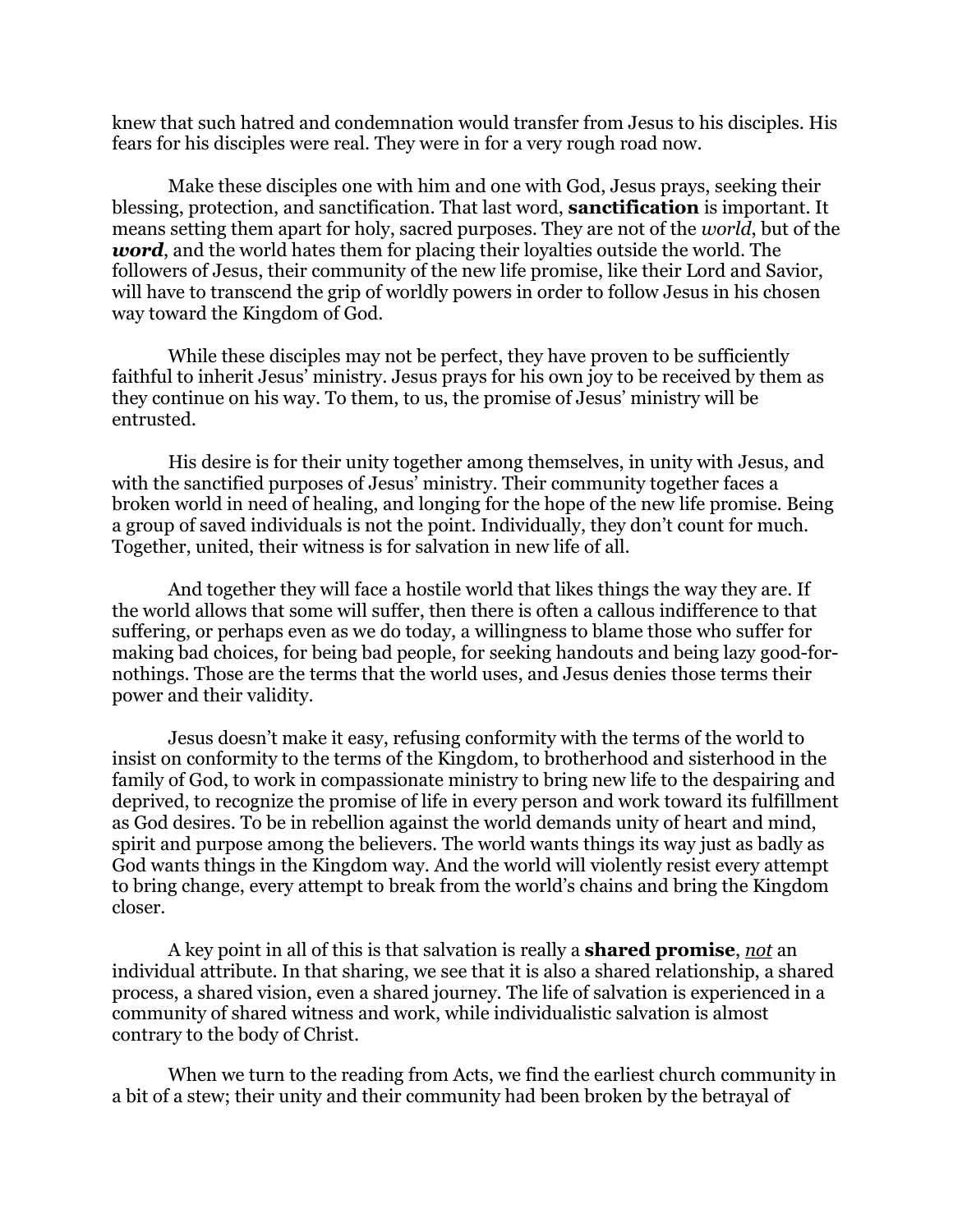Judas. The author, Luke, does not suggest an attitude of disruption among the disciples, but it has to have been there. Jesus had said his farewell in the preceding verses before his ascension, and the Holy Spirit has **not** yet arrived – Pentecost awaits (next week!). No Jesus *and* no Holy Spirit. The Twelve, those disciples closest to Jesus, now Eleven, seem to be at a loss for what to do exactly. They've been promised the Holy Spirit, but the weeks are dragging by and certain things seem to need attention.

Finally, Peter becomes an advocate for restoring the number of disciples (now apostles) in the inner circle of leadership to Twelve. Since Judas's betrayal and departure, they have been incomplete. The missing disciple was likely evident to all of them. In a sense, they were broken and needed to address their brokenness in some constructive way. Restoring the actual number to Twelve seems a good idea. That's the way it had been, and besides, it's biblical. It shows a foundational connection to the twelve sons of Jacob, and the twelve tribes of Israel, the numerical identity of the people of God. Twelve seems to be a good and even necessary number. Eleven doesn't have much going for it.

But how do you restore the number to twelve? There isn't any real tradition to follow. There's no Jesus *and* no Holy Spirit. The eleven had to make it up, figure it out. What a mess! What to do?

Peter argues for certain qualifications. The new member of the inner circle of Twelve must be a disciple who was with Jesus from the time of *John's* baptism and throughout the time of Jesus' ministry to his crucifixion and resurrection. I find it interesting that baptism by *John* was a prerequisite. That certainly makes the case for the strength of the John the Baptist and Jesus of Nazareth connection, even after both John and Jesus have departed earthly life.

Despite the many potential qualifications that could identify the next member of the group, Peter keeps them focused on Jesus and his ministry and their experience together. He expects a participant in their journey together, the shared journey with Jesus. In other words, the right individual was not a person of characteristics, skills, values, or resume. They were qualified only by having been a part of the shared journey. And the office was not defined as 'disciple' or even 'apostle;' the text says this person would be "a witness with us." Notice it is not a witness (solo), but a "witness with us" emphasizing the shared nature of their witness together.

They discover that two men fit the bill. This is a bit awkward since now it forces making a choice. How do you choose between two men who both meet the qualifications? Notice how nothing is easy, even the simplest decision. So they prayed about it. After they prayed about it, there were still two candidates and there was still a choice to be made.

Any neat, clean way to make the decision has not surfaced, so they cast lots, or drew straws, or flipped a coin, or did rock, paper, scissors, or rolled dice, or whatever, and Matthias emerged as the winner. Who said this shared journey together would be easy?